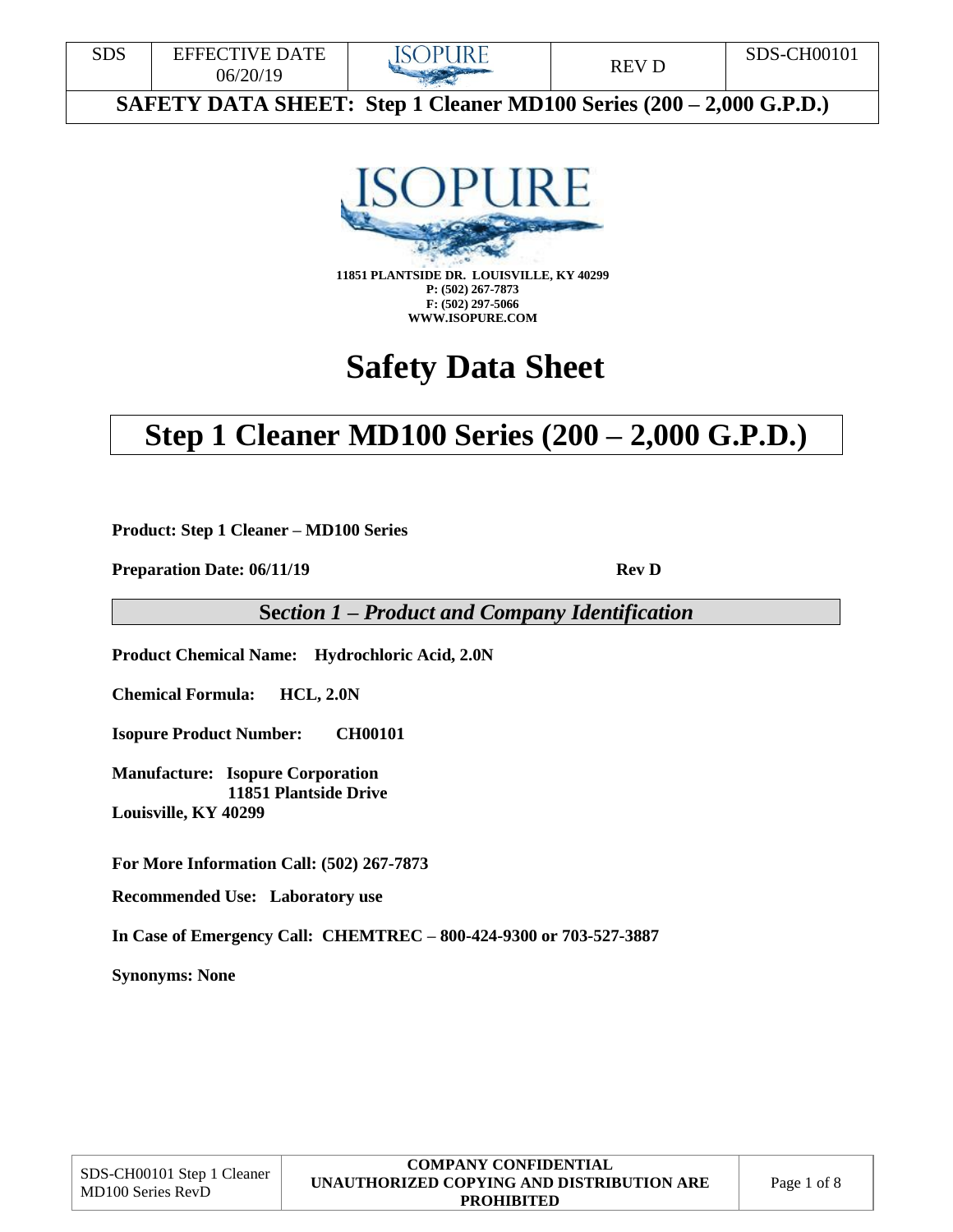## *Section 2 – Hazard(s) Identification* **\*\*\* Emergency Overview – Potential Health Effects\*\*\***

**OSHA Hazards:** Corrosive

**Target Organs:** None

**Signal Words:** Danger

**Pictograms:** 



#### **GHS Classification:**

| Skin corrosion                                 | Category 1B |
|------------------------------------------------|-------------|
| Serious eye damage                             | Category 1  |
| Specific target organ toxicity-single exposure | Category 3  |

#### **GHS Label Elements, including precautionary statements:**

#### **Hazard Statements:**

| $\mathbf{L}$ 1           | Jauses severe skin burns and eve damage. |  |
|--------------------------|------------------------------------------|--|
| $\mathbf{H}22\mathbf{5}$ | cause respiratory irritation.<br>May     |  |

#### **Precautionary Statements:**

| P <sub>261</sub>     | Avoid breathing dust/fumes/gas/mist/vapors/spray.  |  |
|----------------------|----------------------------------------------------|--|
| P <sub>280</sub>     | Wear protective gloves/protective clothing/eye     |  |
|                      | protection/face protection.                        |  |
| $P305 + P351 + P338$ | IF IN EYES: Rinse cautiously with water for        |  |
|                      | several minutes. Remove contact lenses, if present |  |
|                      | and easy to do so. Continue rinsing.               |  |
| P310                 | Immediately call a POISON CENTER or                |  |
|                      | doctor/physician.                                  |  |

#### **Potential Health Effects**

| <b>Eyes</b>       | Causes eye burns.                                                                 |
|-------------------|-----------------------------------------------------------------------------------|
| <b>Inhalation</b> | May be harmful if inhaled. Material is extremely destructive to the tissue of the |
|                   | mucous membranes and upper respiratory tract.                                     |
| <b>Skin</b>       | Harmful if absorbed through skin. Causes skin burns.                              |
| <b>Ingestion</b>  | Harmful if swallowed.                                                             |

#### **COMPANY CONFIDENTIAL UNAUTHORIZED COPYING AND DISTRIBUTION ARE PROHIBITED**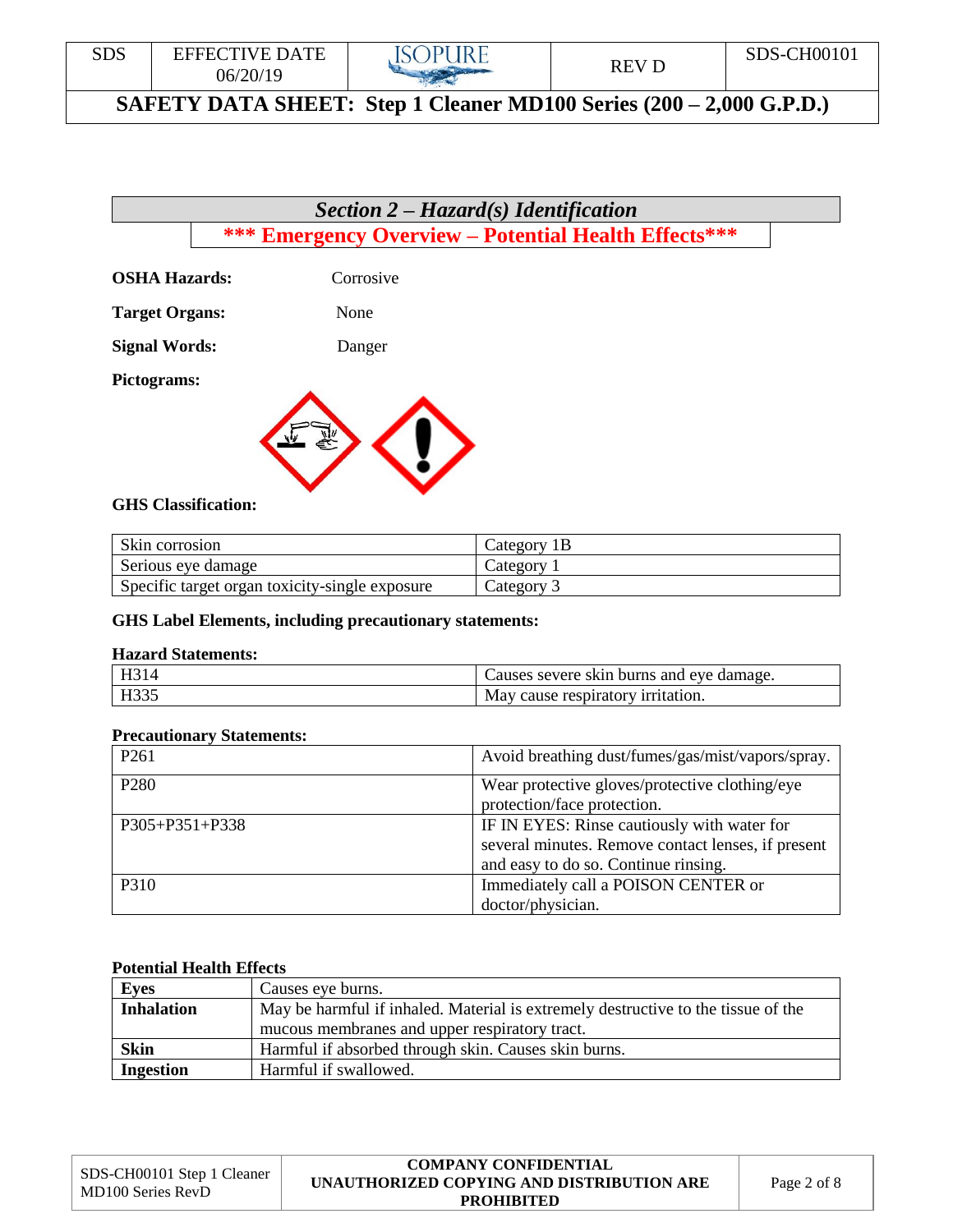

| <b>Health</b>          |               | <b>Health</b>     | $\sim$   |
|------------------------|---------------|-------------------|----------|
| <b>Flammability</b>    |               | Fire              |          |
| <b>Reactivity</b>      |               | <b>Reactivity</b> | $\theta$ |
| <b>Specific hazard</b> | Not Available | <b>Personal</b>   |          |

#### **NFPA Ratings HMIS Ratings**

| <b>Health</b>     |  |
|-------------------|--|
| <b>Fire</b>       |  |
| <b>Reactivity</b> |  |
| <b>Personal</b>   |  |

## *Section 3 - Composition/Information on Ingredients*

| <b>Component</b>  | Weight %       | CAS#      | EINECS#/<br>ELINCS# | Formula          | <b>Molecular</b><br>Weight |
|-------------------|----------------|-----------|---------------------|------------------|----------------------------|
| Hydrochloric Acid | $6.0 - 6.3$    | 7647-01-0 | 231-595-7           | HCI              | $36.46$ g/mol              |
| Water             | <b>Balance</b> | 7732-18-5 | 231-791-2           | H <sub>2</sub> O | $18.00$ g/mol              |

## *Section 4 - First-Aid Measures*

| <b>Eyes</b>       | In case of eye contact, rinse with plenty of water and seek medical attention           |
|-------------------|-----------------------------------------------------------------------------------------|
|                   | immediately.                                                                            |
| <b>Inhalation</b> | Move casualty to fresh air and keep at rest. If breathing is difficult, give oxygen. If |
|                   | not breathing, give artificial respiration. Get medical attention immediately.          |
| <b>Skin</b>       | Immediately flush with plenty of water for at least 15 minutes while removing           |
|                   | contaminated clothing and wash using soap. Get medical attention immediately.           |
| <b>Ingestion</b>  | Do Not Induce Vomiting! Never give anything by mouth to an unconscious person.          |
|                   | If conscious, wash out mouth with water. Get medical attention immediately.             |

## *Section 5 - Fire-Fighting Measures*

| Suitable (and unsuitable)            | Product is not flammable. Use appropriate media for adjacent     |  |
|--------------------------------------|------------------------------------------------------------------|--|
| extinguishing media                  | fire. Cool containers with water.                                |  |
| Special protective equipment         | Wear self-contained, approved breathing apparatus and full       |  |
| and precautions for firefighters     | protective clothing, including eye protection and boots.         |  |
| <b>Specific hazards arising from</b> | Emits toxic (hydrogen chloride gas) fumes under fire conditions. |  |
| the chemical                         | (See also Stability and Reactivity section).                     |  |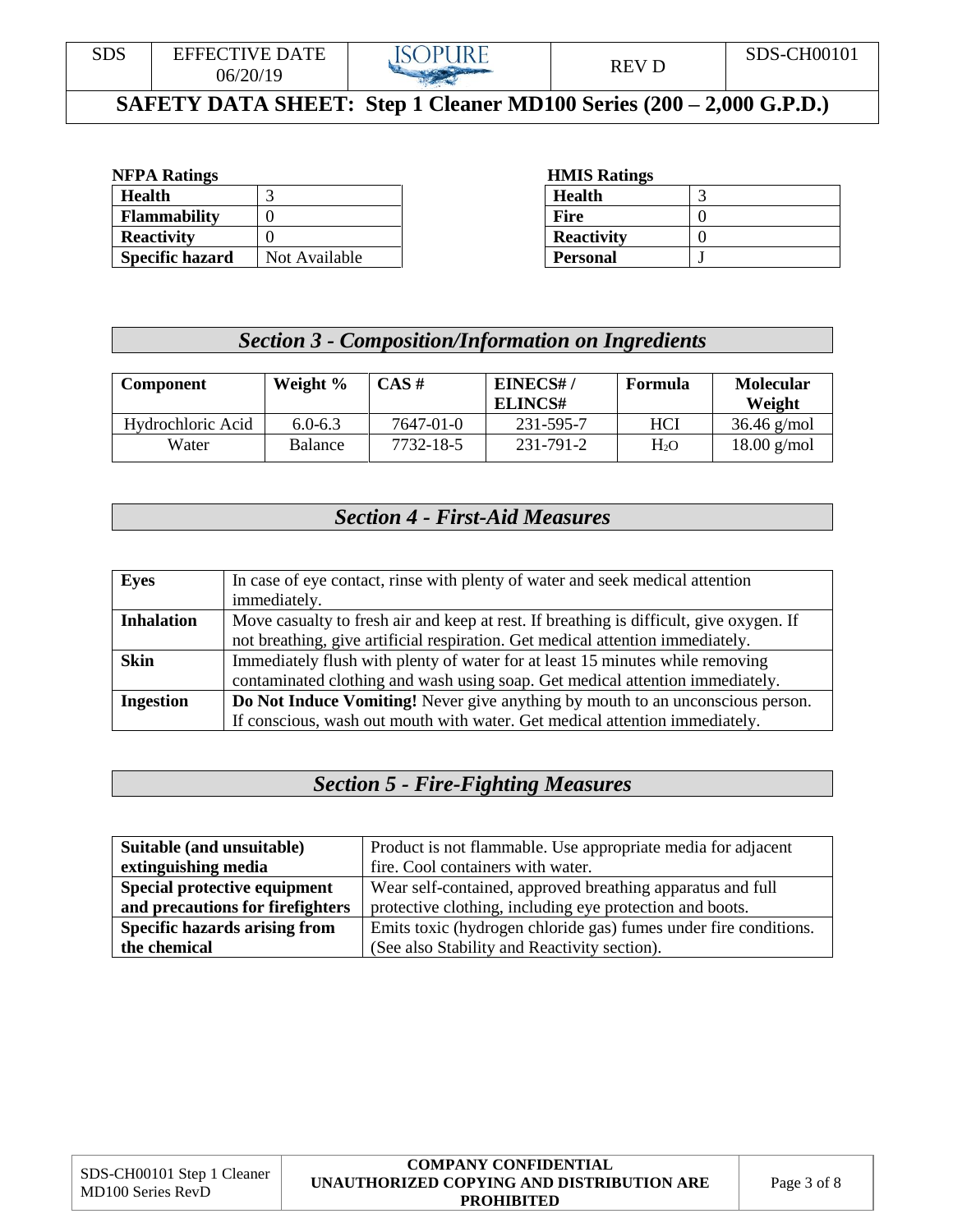

## *Section 6 - Accidental Release Measures*

| <b>Personal precautions,</b>     | See section 8 for recommendations on the use of personal protective |
|----------------------------------|---------------------------------------------------------------------|
| protective equipment and         | equipment.                                                          |
| emergency procedures             |                                                                     |
| <b>Environmental precautions</b> | Prevent spillage from entering drains. Any release to the           |
|                                  | environment may be subject to federal/national or local reporting   |
|                                  | requirements.                                                       |
| <b>Methods and materials for</b> | Prevent spillage from entering drains. Neutralize spill with sodium |
| containment and cleaning up      | bicarbonate or lime. Absorb spill with noncombustible absorbent     |
|                                  | material, then place in a suitable container for disposal. Clean    |
|                                  | surfaces thoroughly with water to remove residual contamination.    |
|                                  | Dispose of all waste and cleanup materials in accordance with       |
|                                  | regulations.                                                        |

#### *Section 7 - Handling and Storage*

#### **Precautions for safe handling**

See section 8 for recommendations on the use of personal protective equipment. Use with adequate ventilation. Wash thoroughly after using. Keep container closed when not in use. Avoid formation of aerosols.

#### **Conditions for safe storage, including any incompatibilities**

Store in cool, dry well ventilated area. Keep away from incompatible materials (see section 10 for incompatibilities).

## *Section 8 - Exposure Controls / Personal Protection*

#### **Occupational exposure controls:**

| <b>Component</b>  | <b>Exposure Limits</b>          | <b>Basis</b> | <b>Entity</b> |
|-------------------|---------------------------------|--------------|---------------|
| Hydrogen Chloride |                                 | <b>CEIL</b>  | <b>ACGIH</b>  |
|                   | 2 ppm<br>2.98 mg/m <sup>3</sup> |              |               |
|                   | 5 ppm                           | <b>CEIL</b>  | <b>OSHA</b>   |
|                   | $7 \text{ mg/m}^3$              |              |               |
|                   | 5 ppm                           | <b>CEIL</b>  | <b>NIOSH</b>  |
|                   | $7 \text{ mg/m}^3$              |              |               |
|                   | $50$ ppm                        | <b>IDLH</b>  | <b>OSHA</b>   |

| TWA        | Time Weighted Average over 8 hours of work. |
|------------|---------------------------------------------|
| <b>TLV</b> | Threshold Limit Value over 8 hours of work. |

| SDS-CH00101 Step 1 Cleaner<br>MD100 Series RevD | <b>COMPANY CONFIDENTIAL</b>               |        |
|-------------------------------------------------|-------------------------------------------|--------|
|                                                 | UNAUTHORIZED COPYING AND DISTRIBUTION ARE | Page 4 |
|                                                 | <b>PROHIBITED</b>                         |        |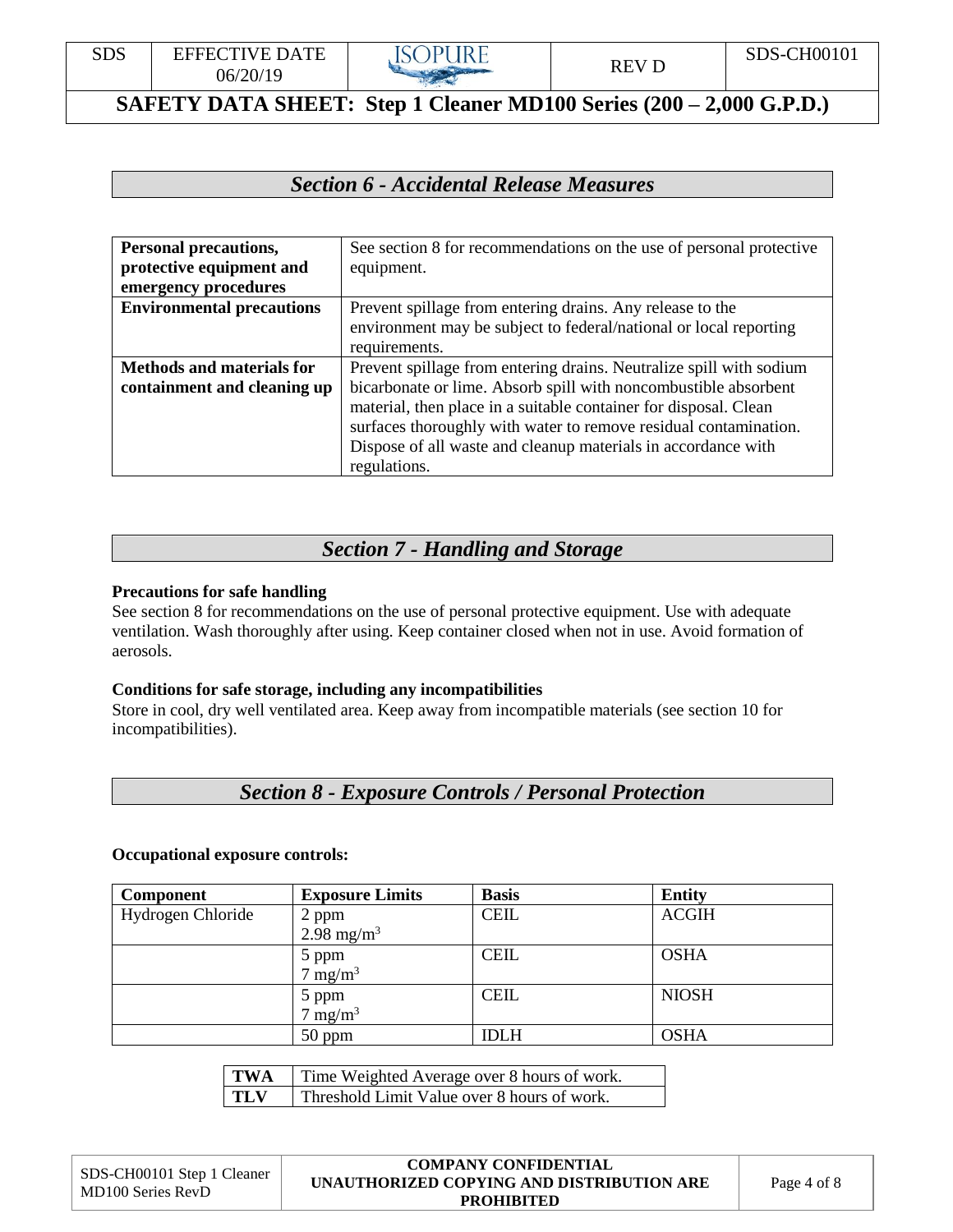

| <b>REL</b>  | Recommended Exposure Limit.                 |
|-------------|---------------------------------------------|
| PEL         | Permissible Exposure Limit                  |
| <b>STEL</b> | Short term Exposure Limit during x minutes. |
| <b>IDLH</b> | Immediately Dangerous to Life or Health.    |
| WEEL        | Workplace Environmental Exposure Levels.    |
| <b>CEIL</b> | Ceiling                                     |

#### **Personal Protection**

| <b>Eyes</b>       | Wear chemical safety glasses or googles, and face shield.                           |  |
|-------------------|-------------------------------------------------------------------------------------|--|
| <b>Inhalation</b> | Provide local exhaust, preferably mechanical. If exposure levels are excessive, use |  |
|                   | an approved respirator.                                                             |  |
| <b>Skin</b>       | Wear nitrile or rubber gloves, and full body suit. The type of protective equipment |  |
|                   | must be selected according to the concentration and amount of the dangerous         |  |
|                   | substance at the specific workplace.                                                |  |
| Other             | Not Available                                                                       |  |

#### **Other Recommendations**

Provide eyewash stations, quick-drench showers and washing facilities accessible to areas of use and handling.

## *Section 9 - Physical and Chemical Properties*

| Appearance (physical state, color, etc.)    | Light yellow liquid.                                     |
|---------------------------------------------|----------------------------------------------------------|
| Oder                                        | Strong pungent odor.                                     |
| Oder threshold                              | $0.25 - 10$ ppm                                          |
| PH                                          | Acidic                                                   |
| Melting point/freezing point                | Not Available                                            |
| Initial boiling point and boiling range     | Lowest known value: $100^{\circ}$ C (212 $^{\circ}$ F)   |
| Flash point                                 | Not Flammable                                            |
| Evaporation rate                            | Not Available                                            |
| Flammability (solid, gas)                   | Not Flammable                                            |
| Upper/lower flammability or explosive limit | Not Explosive                                            |
| Vapor pressure                              | 227 hPa (170 mmHg) at $21.1^{\circ}$ C (70 $^{\circ}$ F) |
|                                             | 547 hPa (410 mmHg) at 37.7°C (99.9°F)                    |
| Vapor density                               | Highest known: $0.67$ (air=1)                            |
| Density                                     | Weighted average: $1.01$ g/cm <sup>3</sup>               |
| Solubility (ies)                            | Soluble in water, methanol                               |
| Partition coefficient: n-octanol/water      | Not Available                                            |
| Auto-ignition temperature                   | Not Available                                            |
| Decomposition temperature                   | Not Available                                            |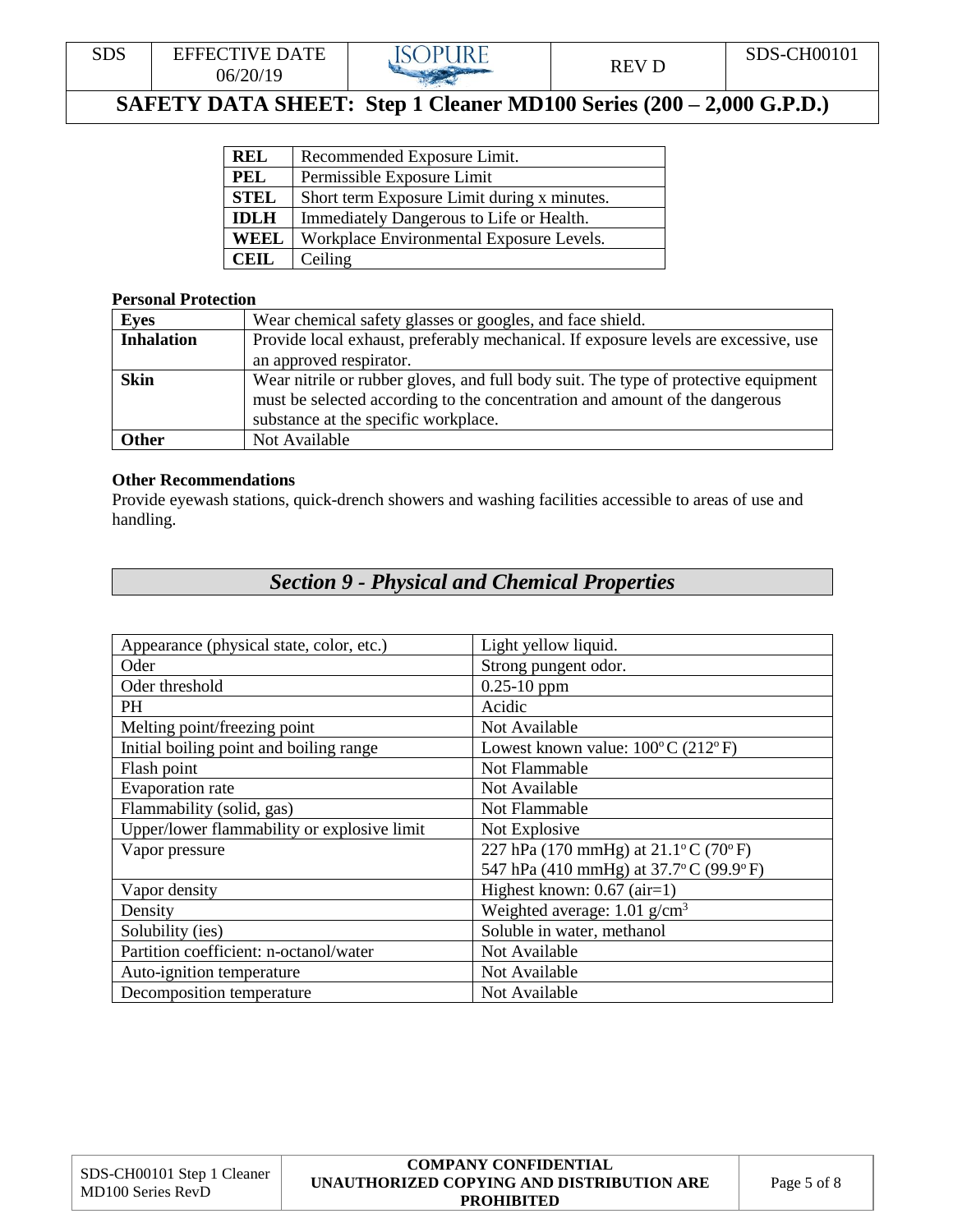

## *Section 10 - Stability and Reactivity*

| <b>Chemical Stability</b>                 | <b>Stable</b>                                                |
|-------------------------------------------|--------------------------------------------------------------|
| <b>Possibility of Hazardous Reactions</b> | Will not occur                                               |
| <b>Conditions to Avoid</b>                | Not Available                                                |
| <b>Incompatible Materials</b>             | Metals, oxidizing agents, organic materials, alkalis, water. |
| <b>Hazardous Decomposition Products</b>   | Hydrogen chloride gas.                                       |

## *Section 11 – Toxicological Information*

#### **Acute Toxicity**

| <b>Skin</b>        | Not Available               |
|--------------------|-----------------------------|
| <b>Eyes</b>        | Not Available               |
| <b>Respiratory</b> | Not Available               |
| Ingestion          | $LD50 - Rabbit - 900 mg/kg$ |

#### **Carcinogenicity**

| <b>IARC</b>  | 3: Not classifiable as to its carcinogenicity to humans.                         |
|--------------|----------------------------------------------------------------------------------|
| <b>ACGIH</b> | A4: Not classifiable as a human carcinogen.                                      |
| <b>NTP</b>   | No components of this product present at levels greater than or equal to 0.1% is |
|              | identified as a known or anticipated carcinogen by NTP.                          |
| <b>OSHA</b>  | No components of this product present at levels greater than or equal to 0.1% is |
|              | identified as a carcinogen or potential carcinogen by OSHA.                      |

#### **Signs & Symptoms of Exposure**

| <b>Skin</b>        | Irritation and burns.                                                                  |  |
|--------------------|----------------------------------------------------------------------------------------|--|
| <b>Eyes</b>        | Severe eye irritation, conjunctivitis, burns, corneal necrosis.                        |  |
| <b>Respiratory</b> | Irritation, pain, inflammation of upper respiratory tract and mucous membranes,        |  |
|                    | coughing, sneezing, choking.                                                           |  |
| Ingestion          | Irritation, burning, ulceration, fever, vomiting, nausea, diarrhea, thirst, difficulty |  |
|                    | swallowing, salivation.                                                                |  |

| <b>Chronic Toxicity</b>               | May damage organs.                                         |
|---------------------------------------|------------------------------------------------------------|
| <b>Teratogenicity</b>                 | Not Available                                              |
| <b>Mutagenicity</b>                   | May alter genetic material.                                |
| <b>Embryotoxicity</b>                 | Not Available                                              |
| <b>Specific Target Organ Toxicity</b> | Kidneys, liver, mucous membranes, upper respiratory tract, |
|                                       | skin, eyes, circulatory system, teeth.                     |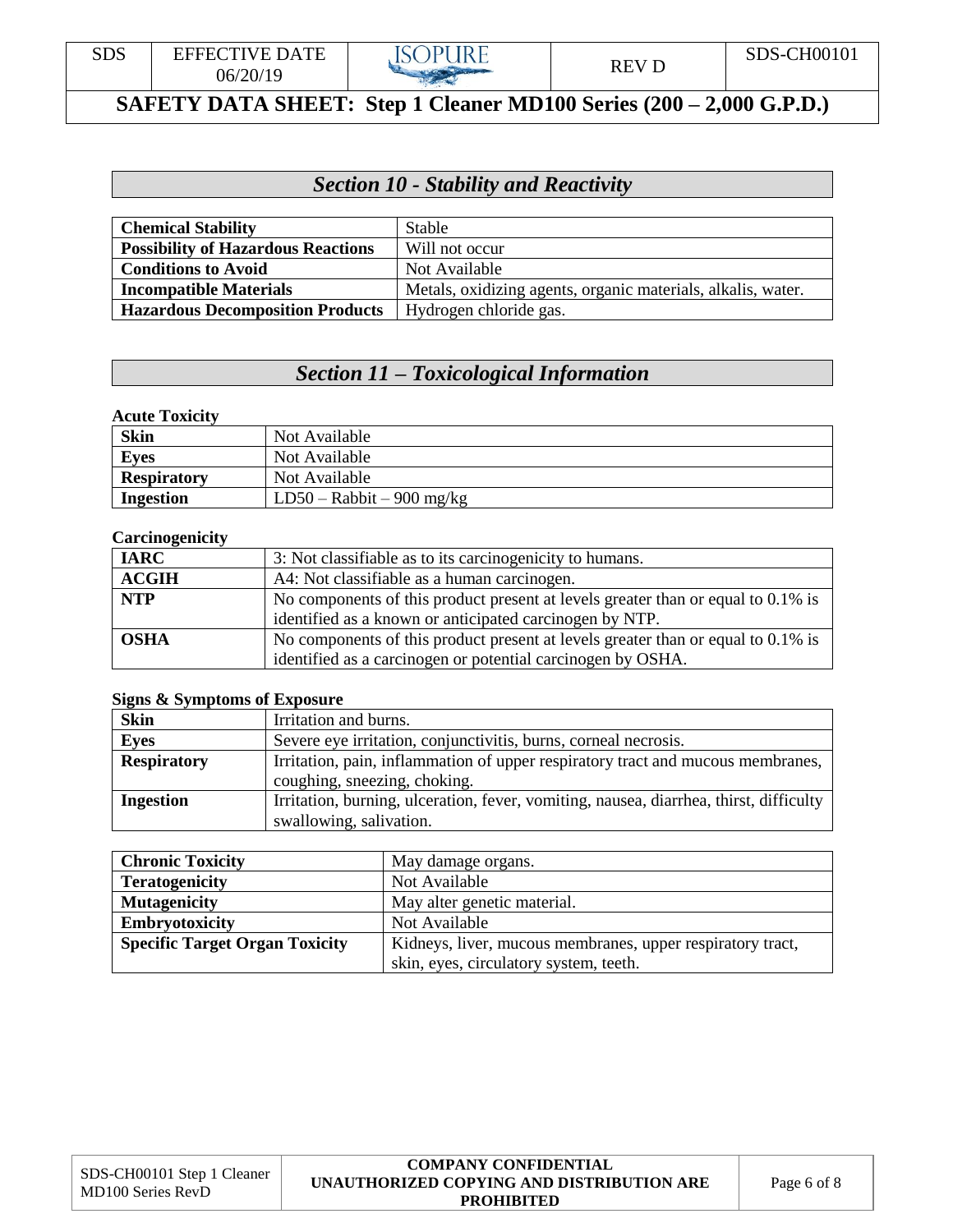

## *Section 12 – Ecological Information*

| <b>Ecotoxicity</b>                   |                                              |
|--------------------------------------|----------------------------------------------|
| <b>Aquatic Vertebrate</b>            | $LC50 - Gambusia$ affinis $-282$ mg/L $-96h$ |
| <b>Aquatic Invertebrate</b>          | Not Available                                |
| <b>Terrestrial</b>                   | Not Available                                |
| <b>Persistence and Degradability</b> | Not Available                                |
| <b>Bioaccumulative Potential</b>     | Not Available                                |
| <b>Mobility in soil</b>              | Not Available                                |
| <b>PBT</b> and vPvB Assessment       | Not Available                                |
| <b>Other Adverse Effects</b>         | Not Available                                |

## *Section 13 – Disposable Considerations*

| <b>Waste Residues</b>     | User should review their operations in term of the applicable<br>federal/national or local regulations and consult with appropriate<br>regulatory agencies if necessary before disposing of waste product<br>container.  |
|---------------------------|--------------------------------------------------------------------------------------------------------------------------------------------------------------------------------------------------------------------------|
| <b>Product Containers</b> | Users should review their operations in term of the applicable<br>federal/national or local regulations and consult with appropriate<br>regulatory agencies if necessary before disposing of waste product<br>container. |

The information offered in section 13 is for the product as shipped. Use and/or alterations to the product may significantly change the characteristics of the material and alter the waste classification and proper disposal methods.

#### *Section 14 – Transportation Information*

| <b>US DOT</b>           | UN1789, Hydrochloric acid, 8, PG II |  |
|-------------------------|-------------------------------------|--|
| <b>TDG</b>              | UN1789, HYDROCHLORIC ACID, 8, PG II |  |
| <b>IMDG</b>             | UN1789, HYDROCHLORIC ACID, 8, PG II |  |
| <b>Marine Pollutant</b> | N <sub>0</sub>                      |  |
| IATA/ICAO               | UN1789, Hydrochloric acid, 8, PG II |  |